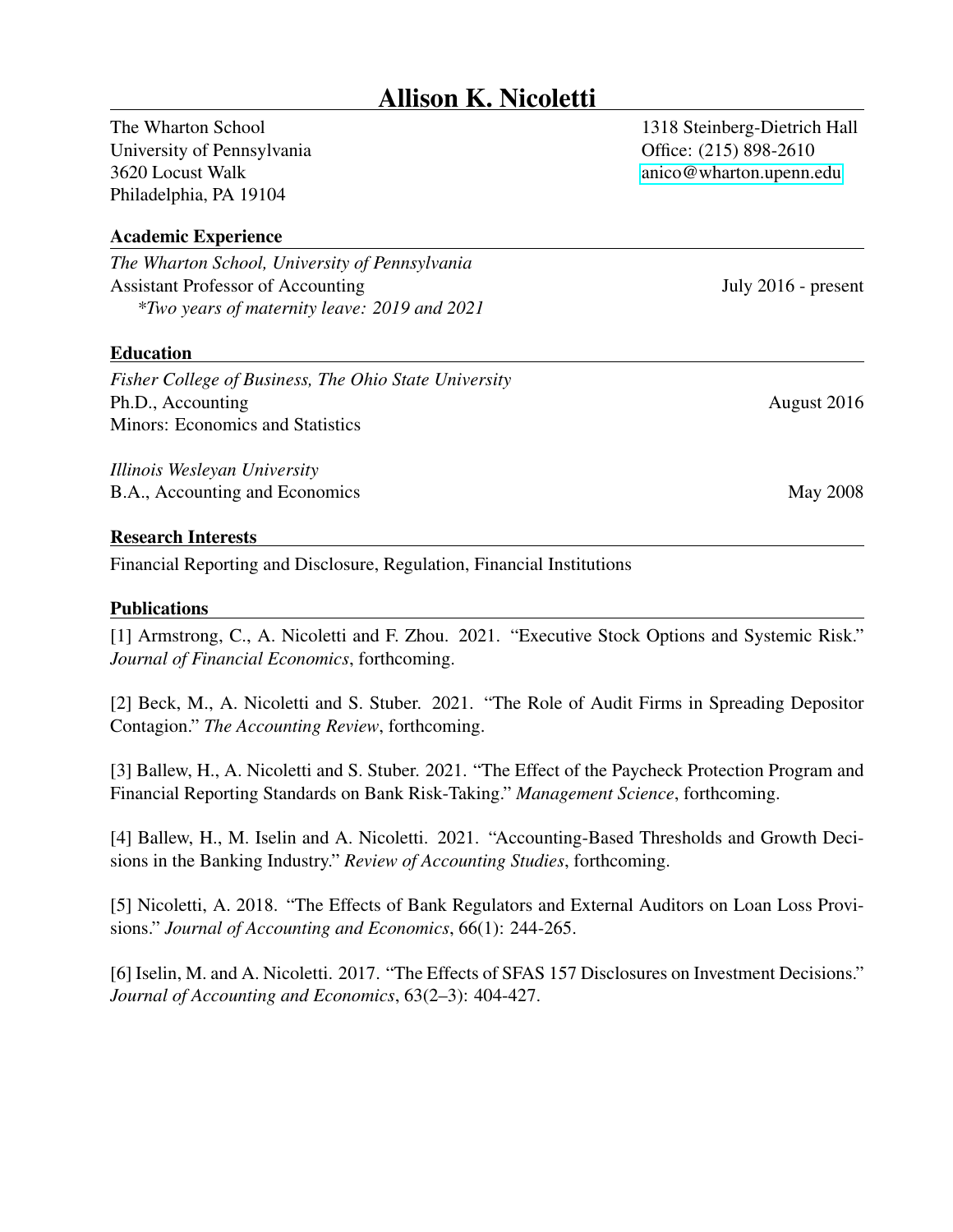# Working Papers

[7] Bank Subsidiary Accounting Quality and Internal Capital Market Efficiency (with Scott Liao and Barbara Su)

- [8] Regulatory Leniency and the Cost of Deposits (with Michael Iselin, Jacob Ott and Haiwen Zhang)
- [9] Simplified Mortgage Disclosures and Bank Lending (with Christina Zhu)

[10] Re-examining Systemic Risk: the Importance of Correlated Risk (with Bernadette Minton and Cathy Schrand)

# Invited Research Presentations

- 2022 INSEAD Accounting Symposium (scheduled)
- 2021 FARS Midyear meeting (discussant)
- 2020 Rice University; St. Louis Fed/Indiana University Workshop on Financial Institutions Research; Columbia Business School; WU Vienna University of Economics and Business
- 2019 University of Wisconsin; Temple University; Conference on Financial Economics and Accounting (discussant)
- 2018 University of Minnesota; London Business School; New York University; Lancaster University; Harvard Business School
- 2017 Carnegie Mellon University Summer Slam; Federal Reserve System/Conference of State Bank Supervisors Community Banking Research Conference; Federal Deposit Insurance Corporation; Massachusetts Institute of Technology; University of Chicago; Nick Dopuch Accounting Research Conference (discussant); Conference on Financial Economics and Accounting (discussant)
- 2016 University of Toronto; University of Rochester; University of Pennsylvania; University of Notre Dame; University of California, Los Angeles; University of Illinois at Chicago; University of Michigan; Pennsylvania State University; George Washington University; University of Arizona; Purdue University; University of Colorado; Southern Methodist University; University of Texas at Dallas
- 2015 George Mason University; Ohio State University; AAA Annual Meeting
- 2014 Ohio State University; Midwest Doctoral Research Conference; AAA Annual Meeting; AAA Ohio Region Meeting

# Conference Participation

- 2022 Columbia Business School Junior Accounting Faculty Conference (scheduled)
- 2021 *Journal of Accounting and Economics* (scheduled); Stanford Accounting Summer Camp; St. Louis Fed/Indiana University Workshop on Financial Institutions Research; *Journal of Accounting Research*; FARS Midyear meeting
- 2020 *Review of Accounting Studies*; *Journal of Accounting and Economics*; St. Louis Fed/Indiana University Workshop on Financial Institutions Research; FARS Midyear meeting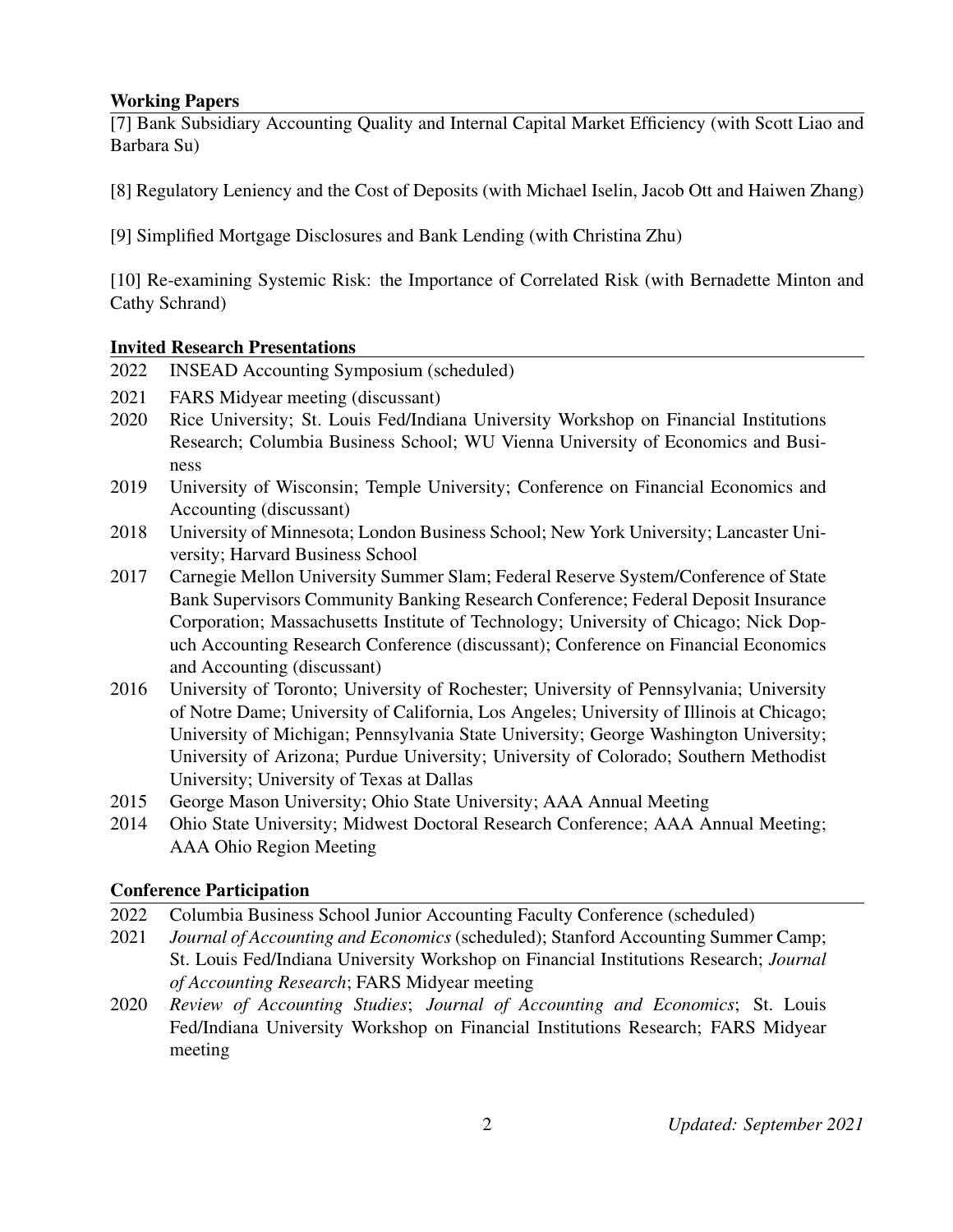## Conference Participation (cont'd)

- 2019 *Journal of Accounting and Economics*; Conference on Financial Economics and Accounting
- 2018 *Journal of Accounting and Economics*; *Review of Accounting Studies*; Colorado Summer Accounting Research Conference; University of Minnesota Empirical Accounting Research Conference
- 2017 Nick Dopuch Accounting Research Conference; *Journal of Accounting and Economics*; Global Issues in Accounting Conference; Carnegie Mellon Accounting Conference; NBER Summer Institute – Risks of Financial Institutions; Colorado Summer Accounting Research Conference; NYU Stern Annual Accounting Summer Camp; University of Minnesota Empirical Accounting Research Conference; Young Scholars Research Symposium at the University of Illinois Urbana-Champaign; FARS Midyear meeting
- 2016 *Journal of Accounting and Economics*; *Review of Accounting Studies*; Notre Dame Accounting Research Conference; Fisher College of Business Centennial Conference; FARS Midyear meeting
- 2015 Nick Dopuch Accounting Research Conference; *Journal of Accounting and Economics*; University of Illinois at Chicago Accounting Conference; Notre Dame Accounting Research Conference; Midwest Accounting Conference; FARS Midyear meeting
- 2014 AAA/Deloitte/J. Michael Cook Doctoral Consortium; Midwest Accounting Conference

## Honors, Awards, and Research Grants

FARS Outstanding Discussant Award (2021)

Outstanding Reviewer Award, *The Accounting Review* (2017 – 2020)

Jacobs Levy Equity Management Center for Quantitative Financial Research grant (2020, 2017)

Rodney L. White Center for Financial Research grant (2017)

Dean's Research Fund grant (2017)

Deloitte Foundation Doctoral Fellowship (2014)

AAA/Deloitte/J. Michael Cook Doctoral Consortium Fellow (2014)

AAA Ohio Region Meeting Best Paper Award (2014)

## Teaching Experience

| The Wharton School, University of Pennsylvania        |                  |
|-------------------------------------------------------|------------------|
| Instructor, Introduction to Financial Accounting      | $2018$ - present |
| Instructor, Intermediate Financial Accounting I       | $2016 - 2017$    |
| Fisher College of Business, The Ohio State University |                  |
| Instructor, Intermediate Financial Accounting I       | 2014             |
| Teaching Assistant, Honors Introduction to Accounting | 2012             |